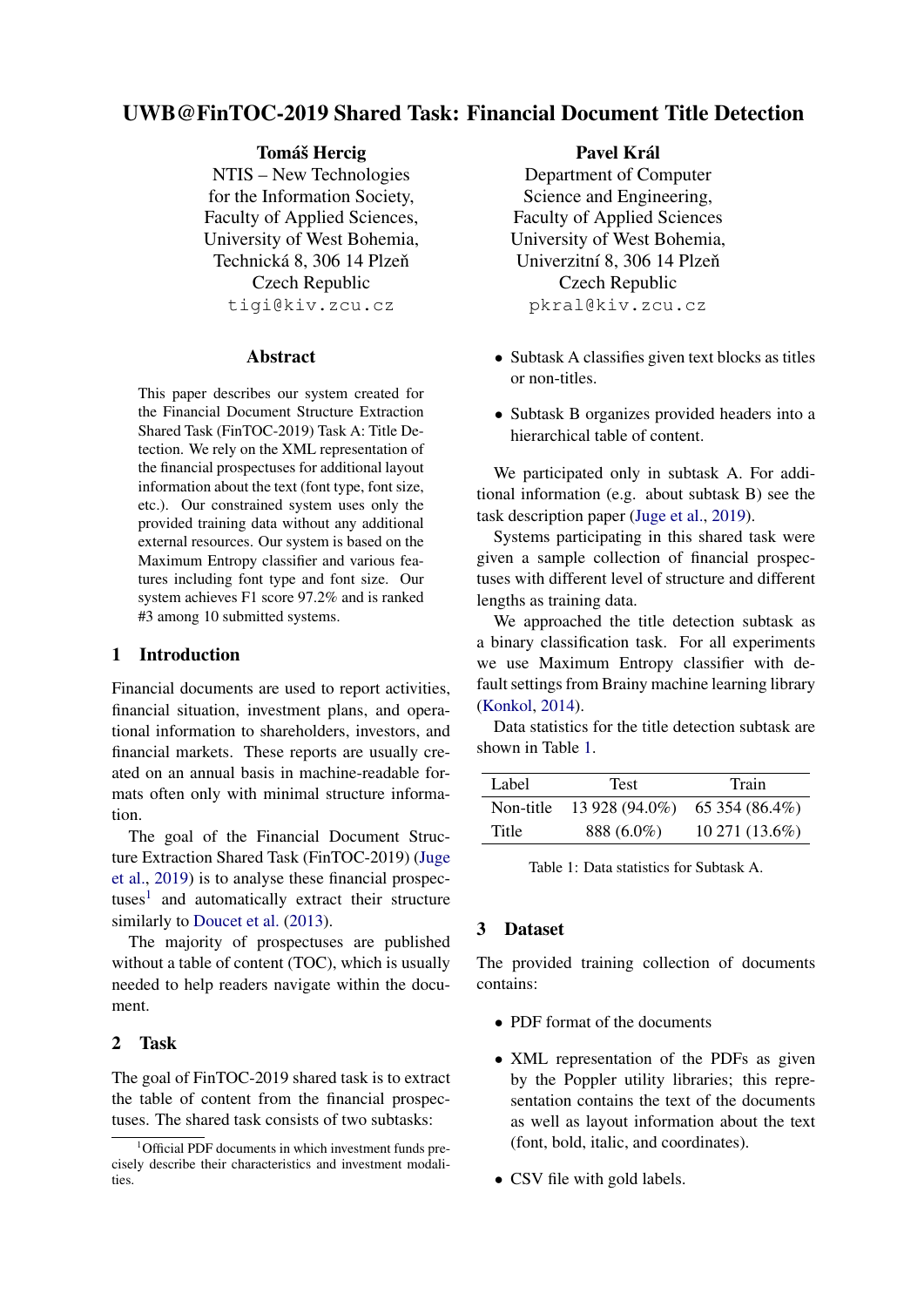<span id="page-1-0"></span>

| Label      | Test    | <b>Fixed Test</b>         | Train | <b>Fixed Train</b>            |
|------------|---------|---------------------------|-------|-------------------------------|
| Non-title  |         | $13\,928$ 12 844 (92.2%)* |       | 65 354 60 533 (92.6%)         |
| Title      | 888.    | 821 $(92.5\%)^*$          |       | $10\,271$ $10\,209\,(99.4\%)$ |
| <b>Sum</b> | 14 8 16 | 13 665 (92.2%)            |       | 75 625 70 742 (93.5%)         |

Table 2: Comparison of datasets with fixed issues.

The XML file consists of page elements and has essentially the following structure:

```
<page number="1" ...>
<fontspec id="0" size="11"
family="Times" color="#000000"/>
<fontspec id="1" size="9".../>
<text ...><b> </b></text>
<text ...>Man Umbrella SICAV </text>
...
</page>
...
```
The CSV file contains the following fields delimited by tabs. For more details see the task description paper [\(Juge et al.,](#page-3-0) [2019\)](#page-3-0).

- Text blocks: a list of strings computed by a heuristic algorithm; the algorithm segments the documents into homogeneous text regions according to given rules
- Begins\_with\_numbering: 1 if the text block begins with a numbering such as 1., A/, b), III., etc.; 0 otherwise
- Is bold: 1 if the title appear in bold in the PDF document; 0 otherwise
- Is italic: 1 if the title is in italic in the PDF document; 0 otherwise
- Is all caps: 1 if the title is all composed of capital letters; 0 otherwise
- Begins\_with\_cap: 1 if the title begins with a capital letter; 0 otherwise
- Xmlfile: the XML file from which the above features have been derived
- Page\_nb: the page number in the PDF where the text block appears
- Label: 1 if text line is a title, 0 otherwise

According to the organizers, participants can either use the segmentation into text blocks suggested in the CSV file provided for the subtask A, or come up with their own segmentation algorithm which is highly encouraged.

We decided to use the XML file and thus needed to link the annotation labels to the original XML text representation.

#### 4 Issues

We mentioned in previous section that the segmentation into text blocks is provided in the CSV file. However, that means that we need to find the mapping from the annotated text segments onto the original XML text representation.

We wrote an algorithm that goes through both files and tries to find the best mapping on a given page assuming the annotated text from the CSV file appears in the same order of occurrence as the text in the XML file. Unfortunately, that is not always true, thus we decided to modify the training CSV file and fix the issues, described in the following sections, that caused our algorithm to fail. We fixed only the necessary part of the dataset in order for our algorithm to work. The scale of these issues is illustrated in Table [2.](#page-1-0)

The percentage ratio in Table [2](#page-1-0) is between the original and the fixed dataset. The star sign indicates that the labels were not known at the time and thus the issue described in Section [4.1](#page-2-0) only eliminated duplicates not taking into consideration the assigned label, leading to the removal of more title labels compared to the train dataset.

The algorithm mentioned at the beginning of this section maps up to  $N$  text blocks from the XML file to one annotation. This is basically the reverse process to the one constructing the text blocks for the CSV file. We use the first matching text segment from the XML file to assign the font and other meta-information to the annotations.

The following example is the XML file text blocks that can be mapped to the example in Section [4.2.](#page-2-1)

<text ...><b>4. Stock exchange listing </b></text> <text ...>The Sub-Fund ... </text> <text ...>Details regarding ... ... Multi-Strategy. </text> <text ...><b>>5. Shares </b></text>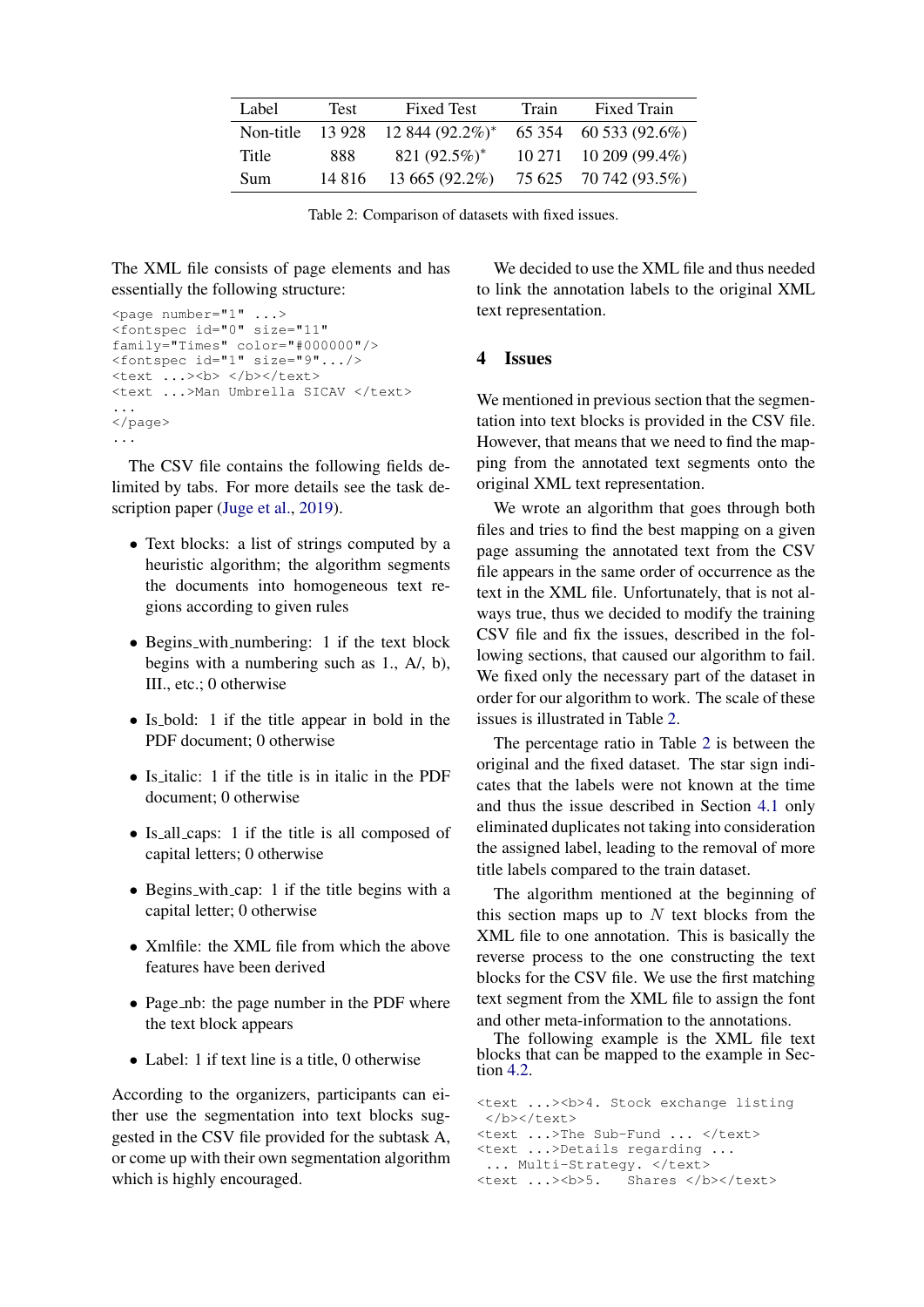## <span id="page-2-0"></span>4.1 Duplicate Entries

When we found a duplicate entry in the CSV file we removed the duplicity leaving only one occurrence of the text according to the original PDF. If the duplicate entries varied in the gold label we usually left the label indicating title.

In the following example we added the line number from the original CSV file delimited by colon and shortened the XML file name.

```
20139: General Meeting 0 0 0 0 1
LU..._ManConvertibles.xml 24 1
20140: General Meeting 0 0 0 0 1
LU... ManConvertibles.xml 24 0
```
## <span id="page-2-1"></span>4.2 Wrong Order of Occurrence

The CSV file contains repetitions<sup>[2](#page-0-1)</sup> of data causing our mapping algorithm to fail on the given page because of the wrong order of text occurrence. We corrected the repetitions leaving only one occurrence of the text according to the original PDF. If the duplicate entries varied in the gold label we usually left the label indicating title.

In the following example we added the line number from the original CSV file delimited by colon and left out the text characteristics, XML file name (LU...\_ManConvertibles.xml), the page number  $(120)$ , and parts of the texts as they are unnecessary. The bold text denotes the fixed version of the annotations.

```
21782:3. Currency ... 1
21783:The reference currency ...
cannot be excluded. ... 0
21784:4. Stock exchange listing ... 1
21785:The Sub-Fund may apply ...
Multi-Strategy. ... 1
21786:5. Shares ... 0
21787:The Sub-Fund shall ...
Sub-Fund. ... 0
21788:6. Share classes ... 1
21789:General ... 1
21790:3. Currency ... 0
21791:The reference currency ...
cannot be excluded. ... 0
21792:4. Stock exchange listing ... 0
21793:The Sub-Fund may apply ...
Multi-Strategy. ... 0
21794:5. Shares ... 0
21795:The Sub-Fund shall ...
Sub-Fund. ... 0
21796:6. Share classes General ... 0
```
# 4.3 Missing Text Beginning

In rare cases the beginning of annotated text from the CSV file was missing. We fixed the cases our algorithm discovered. See the example that occurred on line 21782 for XML file (LU...ControlPFCo.xml) below.

original:SUBSCRIPTIONS ... fixed:**(5) SUBSCRIPTIONS ...**

## <span id="page-2-2"></span>5 Features

We tried to create the best feature set using all the provided meta-information. The following features proved useful and were used in our submissions.

- Character *n*-grams (ChN<sub>n</sub>): Separate feature for each  $n$ -gram representing the  $n$ -gram presence in the text. We do it separately for different orders  $n \in \{1,2\}$  and remove *n*gram with frequency  $f \leq 2$ .
- Binary Features (B): We use separate binary feature for all five text characteristics from the CSV file (Begins\_with\_numbering, Is bold, Is italic, Is all caps, and Begins with cap).
- First Orto-characters (FO): Bag of first three orthographic<sup>[3](#page-0-1)</sup> characters with at least 2 occurrences.
- Last Orto-characters (LO): Bag of last three orthographic<sup>[3](#page-0-1)</sup> characters with at least 2 occurrences.
- Font Size (FS): We map the font size of text into a one-hot vector with length ten and use this vector as features for the classifier. The frequency belongs to one of ten equal-frequency bins<sup>[4](#page-0-1)</sup>. Each bin corresponds to a position in the vector. We remove font sizes with frequency  $\leq 2$ .
- Font Type Size (FTS): For each font type we map the text length into a one-hot vector with length five and use this vector as features for the classifier. The frequency belongs to one of five equal-frequency bins<sup>[5](#page-0-1)</sup>. Each bin corresponds to a position in the vector.
- Text Length (TL): We map the text length into a one-hot vector with length ten and use this vector as features for the classifier. The frequency belongs to one of ten equal-frequency bins<sup>[4](#page-0-1)</sup>. Each bin corresponds to a position in the vector. We remove text lengths with frequency  $\leq 2$ .

 $2$ We did not found these repetitions in the original PDF files nor in the XML files.

<sup>&</sup>lt;sup>3</sup>All lower cased letters were replaced by "a", upper cased letters by "A" and digits by "1" (e.g. "Char3" = "Aaaa1").

<sup>&</sup>lt;sup>4</sup>The frequencies from the training data are split into ten equal-size bins according to 10% quantiles.

<sup>&</sup>lt;sup>5</sup>The frequencies from the training data are split into five equal-size bins according to 20% quantiles.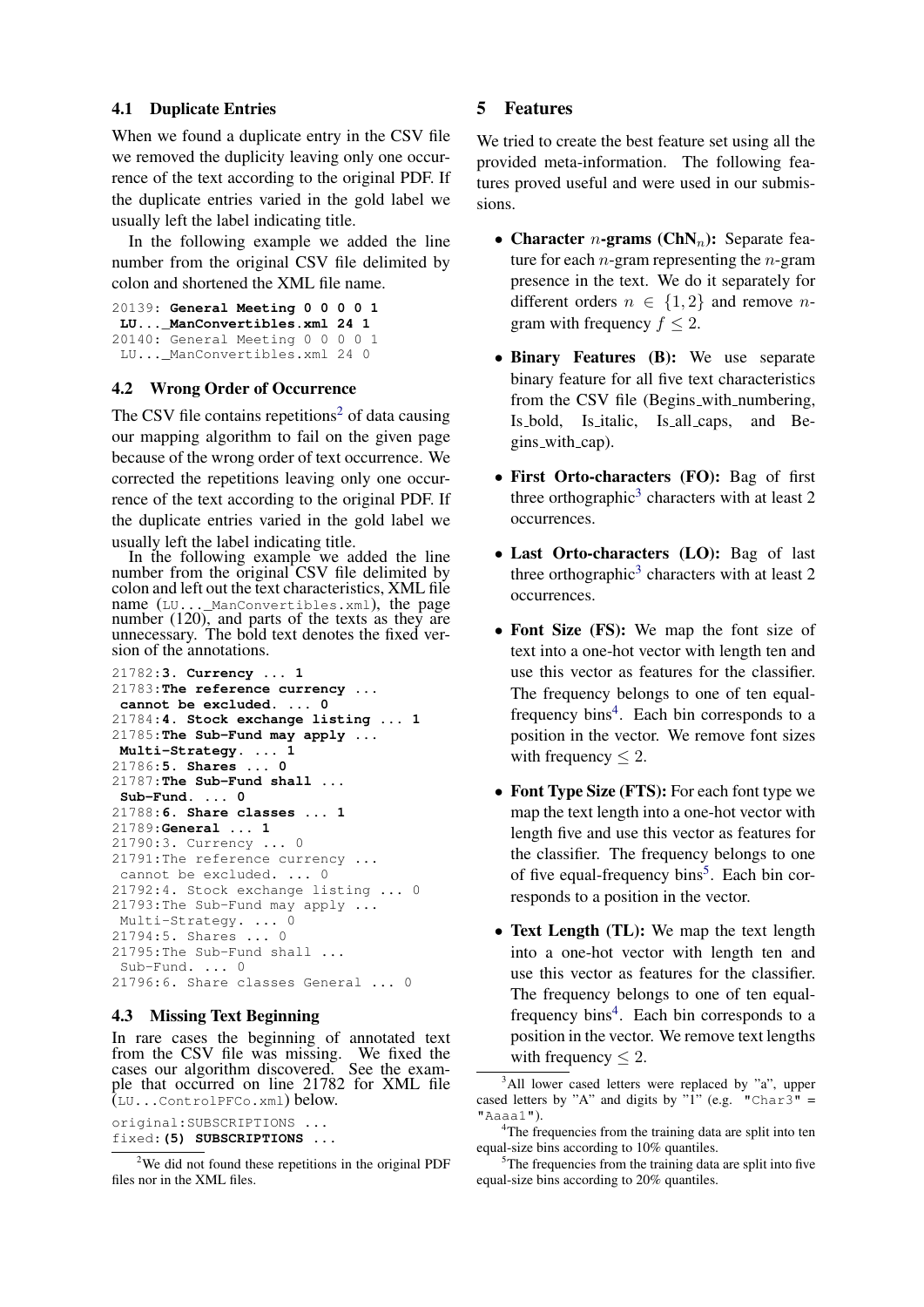## 6 Results

The results in Table [4](#page-3-2) show our ranking in the FinTOC-2019 shared task using the original dataset.

Our submission UWB 1 was achieved using probability threshold  $t = 0.8$  for the classifiers' predictions. The submission UWB 2 was achieved using the default threshold of  $t = 0.5$ .

Both submissions were outputs of our model trained on the fixed dataset and contained the fixed and the original test set.

For the original test data we used the predictions of our model trained on the fixed test file. Then the removed lines / labels from the original dataset were automatically matched to the fixed dataset and if an exact match was found for a predicted title we marked the removed line in the original test set as a title.

Our submissions and the fixed train / test datasets are available for research purposes at [https://gitlab.com/tigi.cz/](https://gitlab.com/tigi.cz/fintoc-2019) [fintoc-2019](https://gitlab.com/tigi.cz/fintoc-2019).

We performed ablation experiments to illustrate which features are the most beneficial using the default threshold  $t = 0.5$  (see Table [3\)](#page-3-3). Numbers represent the performance change when the given feature is removed (i.e. lower number means better feature). We used approximately 20% of the fixed training dataset<sup>[6](#page-0-1)</sup> for evaluation and we used the rest of the dataset for training the features. Our evaluation includes accuracy and macro-averaged F1-score which is slightly different from the task evaluation metric: weighted F1-score (see the python evaluation script provided by organizers).

We can see that all features are beneficial for the results. The most helpful features apart from character n-grams include binary features representing provided text characteristics from the CSV file, first orto-characters, and font size.

Detailed statistical analysis into the datasets and either cross-validation or gold labels for the test set would be needed in order to infer further, more accurate, insides.

# 7 Conclusion

In this paper we described our UWB system participating in FinTOC 2019 shared task for financial document title detection.

<span id="page-3-3"></span>

| Feature          | Accuracy  | F <sub>1</sub> -macro |
|------------------|-----------|-----------------------|
| $ALL^*$          | 96.42%    | 94.07%                |
| $ChN_1$          | $-0.60%$  | $-1.08\%$             |
| ChN <sub>2</sub> | $-3.88%$  | $-7.52\%$             |
| B                | $-1.69%$  | $-2.23%$              |
| F <sub>O</sub>   | $-0.50%$  | $-0.68\%$             |
| LO               | $-0.30%$  | $-0.31\%$             |
| <b>FS</b>        | $-0.45\%$ | $-0.50%$              |
| <b>FTS</b>       | $-0.10%$  | $-0.07%$              |
| TL               | $-0.13%$  | $-0.06\%$             |
|                  |           |                       |

<sup>∗</sup> Using all features in the ablation study.

Table 3: Feature ablation study.

<span id="page-3-2"></span>

| Team          | Submission            | F1-weighted |
|---------------|-----------------------|-------------|
| Aiai          | 2                     | 98.19%      |
| Aiai          | 1                     | 97.66%      |
| UWB           | 2                     | 97.24%      |
| YseopLab      | 2                     | 97.16%      |
| <b>FinDSE</b> | 1                     | 97.01%      |
| <b>FinDSE</b> | 2                     | 96.84%      |
| UWB           | 1                     | 96.53%      |
| Daniel        | 1                     | 94.88%      |
| Daniel        | $\mathcal{D}_{\cdot}$ | 94.17%      |
| YseopLab      |                       | 93.19%      |

Table 4: Results for Subtask A.

Our best results have been achieved by Maximum Entropy classifier combining available metadata, such as font type and font size, by careful feature engineering. Our system is ranked #3 among 10 participating systems' submissions.

#### Acknowledgments

This publication was supported by the project LO1506 of the Czech Ministry of Education, Youth and Sports under the program NPU I.

## References

- <span id="page-3-1"></span>A. Doucet, G. Kazai, S. Colutto, and G. Mhlberger. 2013. [ICDAR 2013 Competition on Book Struc](https://doi.org/10.1109/ICDAR.2013.290)[ture Extraction.](https://doi.org/10.1109/ICDAR.2013.290) In *2013 12th International Conference on Document Analysis and Recognition*, pages 1438–1443.
- <span id="page-3-0"></span>Rémi Juge, Najah-Imane Bentabet, and Sira Ferradans. 2019. The FinTOC-2019 Shared Task: Financial Document Structure Extraction. In *The Second Workshop on Financial Narrative Processing of NoDalida 2019*.

<sup>&</sup>lt;sup>6</sup>We used all annotations for five XML files.